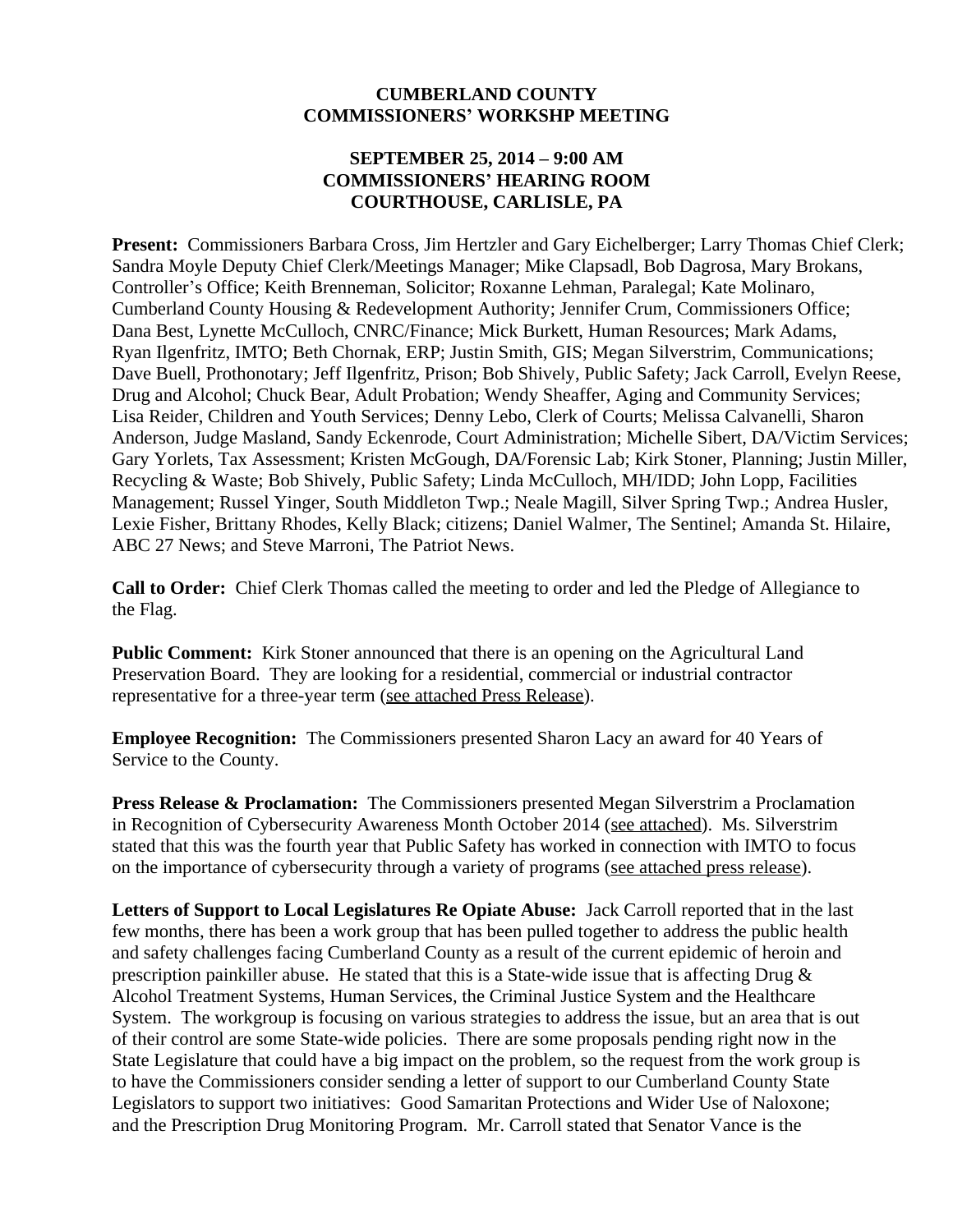primary sponsor of one of the two bills that could be acted on and passed in the six days that remain in the current legislative session. Commissioner Hertzler moved to approve sending letters to the local legislatures requesting their support of the current statewide public policy initiatives: the Good Samaritan Protections and Wider Use of Naloxone; and the Prescription Drug Monitoring Program. Commissioner Eichelberger seconded the motion and it unanimously carried.

**Contracts/Grants:** The following Contracts/Grants were reviewed. Action will be taken at the Board of Commissioners Meeting on Monday, September 29, 2014.

- a. **Adult Probation & Parole Agreements –** Chuck Bear reviewed the following:
	- HACC Public Safety Center & Law Enforcement Complex *contract for renewal for shooting range for Adult and Juvenile Probation officers. Rent is \$160 and has not changed.*
- b. **Aging and Community Services Agreements** Wendy Sheaffer reviewed the following:
	- HouseCalls RX, LLC *rate is same as last year, \$100 per visit.*
	- CONTACT Helpline *contract for \$500.*
- c. **Children & Youth Services Agreements** Lisa Reider reviewed the following:
	- Keystone Service Systems, Inc. d/b/a Capital Area Head Start *collaboration agreement with no money involved.*
	- United Methodist Home for Children Residential Care, Inc.
	- Youth Services Agency
	- Pressley Ridge
	- The IMPACT Project, Inc. *all four are extension amendments to extend the 2013/14 rates until rates can be established for 2014/15 agreements.*
- d. **Claremont Nursing & Rehab Center Agreements** Lynette McCulloch reviewed the following:
	- Carlisle Area Religious Council *on behalf of the Prison and CNRC, the Prison portion - 1.7 percent decrease in cost; CNRC portion is an increase in hours, but at the same rate to extend coverage – 8% increase overall, but in hours.*
	- Family and Morale Welfare Recreation Commercial Sponsorship Agreement *– Advertising & Marketing at the Octoberfest Event at AHEC.*
	- The Sentinel (Sentinel (Ads) *– minimal contract for one year advertising - \$5,250.*
	- The Sentinel (On-line Advertising) *– minimal contract for one year advertising - \$7,767.*
- e. **Clerk of Court Agreements –** Dennis Lebo reviewed the following:
	- Paperless Solutions (Addendum) *– addendum to contract for licenses for onbase Imaging - \$17,000 of their own money.*
- f. **Court Administration Agreements –** Melissa Calvanelli reviewed the following:
	- Stenograph *– two steno machines for court reporters, are over five years old - \$6,000 each.*
	- Thomson West **\* Action Requested** Ms. Calvanelli discussed the **a**greement to take the existing legal print for Court Administration, District Attorney's Office, Public Defenders, and the Sheriff, and bundle it together in one contract to be locked in at a 5 percent cost for three years resulting in \$72,000 in savings. Action is requested today to get the contract in place by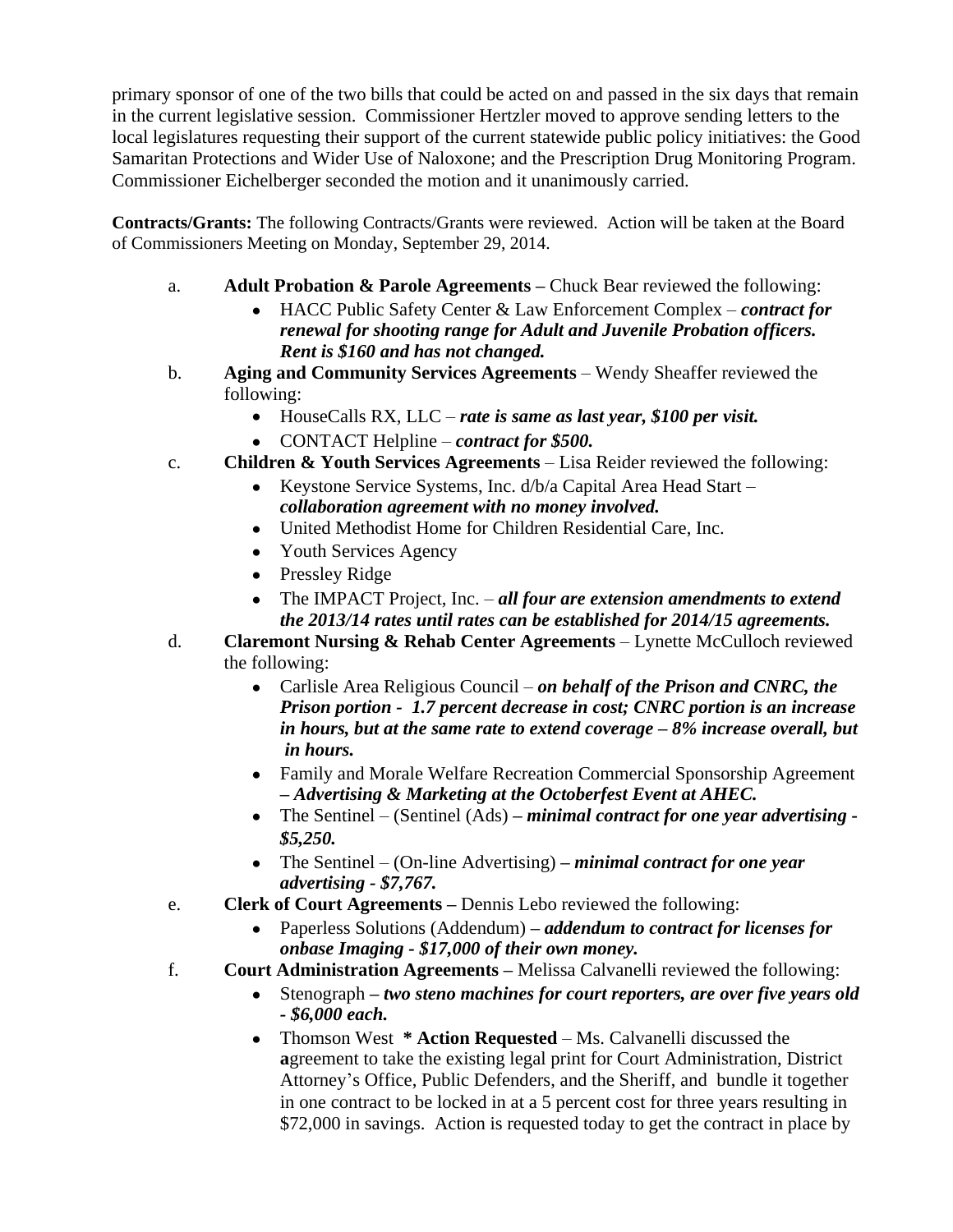the October 1, 2014 start date. Chairman Cross moved to approve the contract with Thomson West. Commissioner Eichelberger seconded the motion and it unanimously carried.

- g. **District Attorney/Victim Services** Michelle Siebert reviewed the following:
	- Stop Violence Against Women Grant Program *continuation of the Stop Violence Against Women Grant for 2015 for \$125,000 split between District Attorney's Office, YWCA, Rape Crisis and Domestic Violence Services of Cumberland/Perry. No action requested today, but the signature page must be signed by October 3, 2014.*
	- Victims of Juvenile Offenders Grant *was awarded at \$32,000 and just requires signatures to accept the money.*
- h. **District Attorney/Forensic Lab** Kristen McGough reviewed the following:
	- Credit Application for District Attorney/Forensic Lab with UTAK Laboratories *– provides clean human blood without preservatives with costs passed on to the offenders.*
- i. **Drug and Alcohol Commission Agreements** Evelyn Reese reviewed the following:
	- Perry County HSDF 14-15 Agreement *Will be receiving \$7,500 from Perry County's Human Services Development Fund; funds are used to fund outpatient treatment from Perry County residents; terms of agreement runs from July1, 2014 to June 30, 2015, same amount as received before.*
- j. **ERP Department Agreements –** Beth Chornak reviewed the following:
	- Kronos *– annual maintenance contract with Kronos which covers the Prison and CNRC, - \$24,220, an increase of \$931 from last year.*
- k. **Human Resources Agreements** Mick Burkett reviewed the following:
	- Robert Half of Pennsylvania, Inc. *recruiter that will provide assistance to the County in recruiting for CNRC Finance Director. The cost is 25% fee based on the first year of salary and only charge if the right candidate is found.*
- l. **Liquid Fuels Agreements** Kirk Stoner reviewed the following:
	- York County Bridge No. 345 *– for replacement of Old Gettysburg Pike Road Bridge, County share of the project is 2 ½ percent, or \$35,000. It was budgeted as part of the Bridge Capital Improvement Program and the engineers reviewed the estimate.*
- m. **MH/IDD Agreements** Linda McCulloch reviewed the following:
	- Holy Spirit Health System *HIPPA agreement asking County to sign that they will not use any patient information wrongly.*
	- Early Intervention Specialists, Inc. *– provided requests from two families to provide occupational therapy and nursing to Early Intervention children. Charge is based on services and rates of providers, will not affect County match.*
	- County of Perry **– HSDF funding that Perry County gives Cumberland County money to offset transportation costs, \$4,500, same as previous years.**
- n. **Prison Agreements –** Jeff Ilgenfritz reviewed the following:
	- U.S. Army Garrison (USAG), Carlisle Barracks *continuation of a longstanding agreement between the Prison and the Army War College for the Prison to provide security retention for military personnel who are arrested*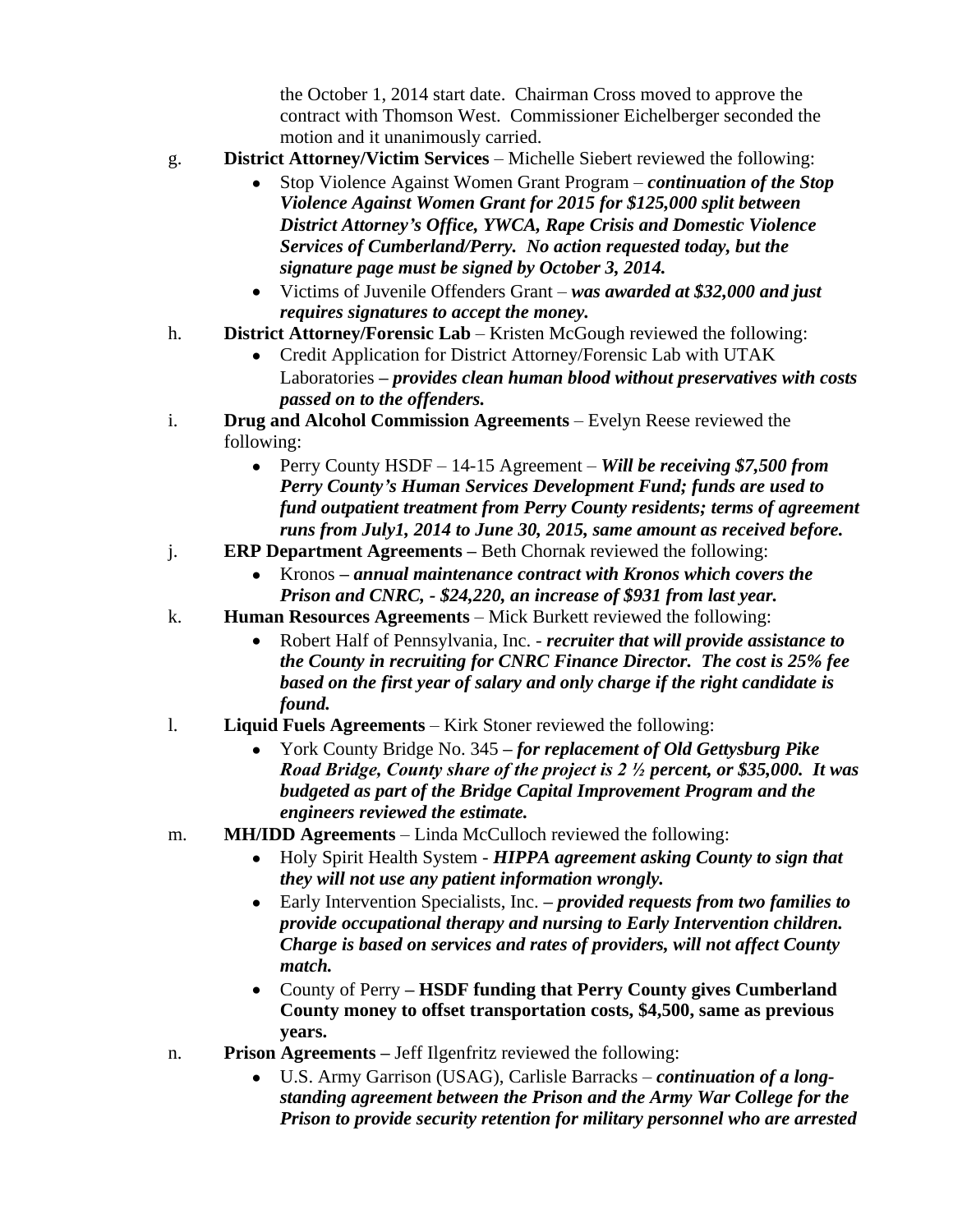*and require incarceration and central booking services*.

- o. **Prothonotary Agreements –** Dave Buell reviewed the following:
	- Value Payment Systems *– conduit that allows Prothonotary's Office to collect credit cards, debit cards and electronic checks with no cost to the County.*
- p. **Department of Public Safety Agreements** Bob Shively reviewed the following:

American Tower Corporation – *renewal of the current ten year contract for the tower site at Wagner's Gap; firsts two years locked in at \$14,163.72, with four additional two year segments with a 3 percent per year escalator.*

 Nextel Communications of the Mid-Atlantic, Inc. and Nextel West Corp. – *two parts – reconciliation statement which is the final balance sheet; and the closing document. After everything is signed and approved, a check will be received back to the County for \$31,004.54 for the final payment from Spring Nextel for the whole frequency realignment.*

**Resolution No. 2014-24 and No. 2014-25 Re: Budget Adjustments:** Dana Best reviewed the Budget Resolutions explanations (see attached). Action will be taken at the Board of Commissioners' Meeting on September 29, 2014.

**Discussion of Revisions to the County's Community Development Block Grant (CDBG) program for 2012, 2013, 2014 Budget Modifications**: Ms. Molinaro stated that the Redevelopment Authority is asking for approval from the Board of Commissioners for the Budget Modifications for the CDBG program for 2012, 2013, and 2014 that was reviewed at the Public Hearing today. Action will be taken at the Board of Commissioners' Meeting on September 29, 2014.

**Discussion of Capital Project Requests:** The following Capital Project Requests were reviewed. Action will be taken at the Board of Commissioners' Meeting on September 29, 2014:

- **Website Refresh – (IMTO) -** Mark Adams reviewed the request for \$24,946 to revamp the County website, giving it a fresh, new look and to make it more customer friendly. The existing vendor, Civic Plus, will be used. Going forward, the Communications Team will take a lead role in the project by consolidating and streamlining each department's information and facilitating updated information on the website in a timely manner.
- **Tax Parcel Migration to Geodatabase <b>(IMTO)** Mark Adams reviewed the request for \$25,925 for an upgrade from the Tax Parcel database to migration to a Geodatabase. Justin Smith stated that the upgrade would make a lot of the data sharing easier, and update the Property Mapper, which would allow the public to utilize the Tax Mapper easier.
- Copier (Commissioners Office) Sandy Moyle reviewed the request for \$17,709.12 for a 48-month lease of a new copier with a four-year maintenance contract.
- Horizontal Wood Recycler Purchase (Recycling & Waste) Justin Miller reviewed the request for \$380,000 for a Horizontal Wood Recycler, related to their yard waste equipment recycling program. This program has run for a long time and Recycling & Waste is facilitating a lot of municipalities in meeting their recycling requirements. Every municipality in Pennsylvania that has reached a certain population level has to have a recycling program for weed waste. Municipalities in our County have met that requirement by constructing their own sites by allowing residents to bring material to their sites and process the material using the County's equipment. The main goal is to keep yard waste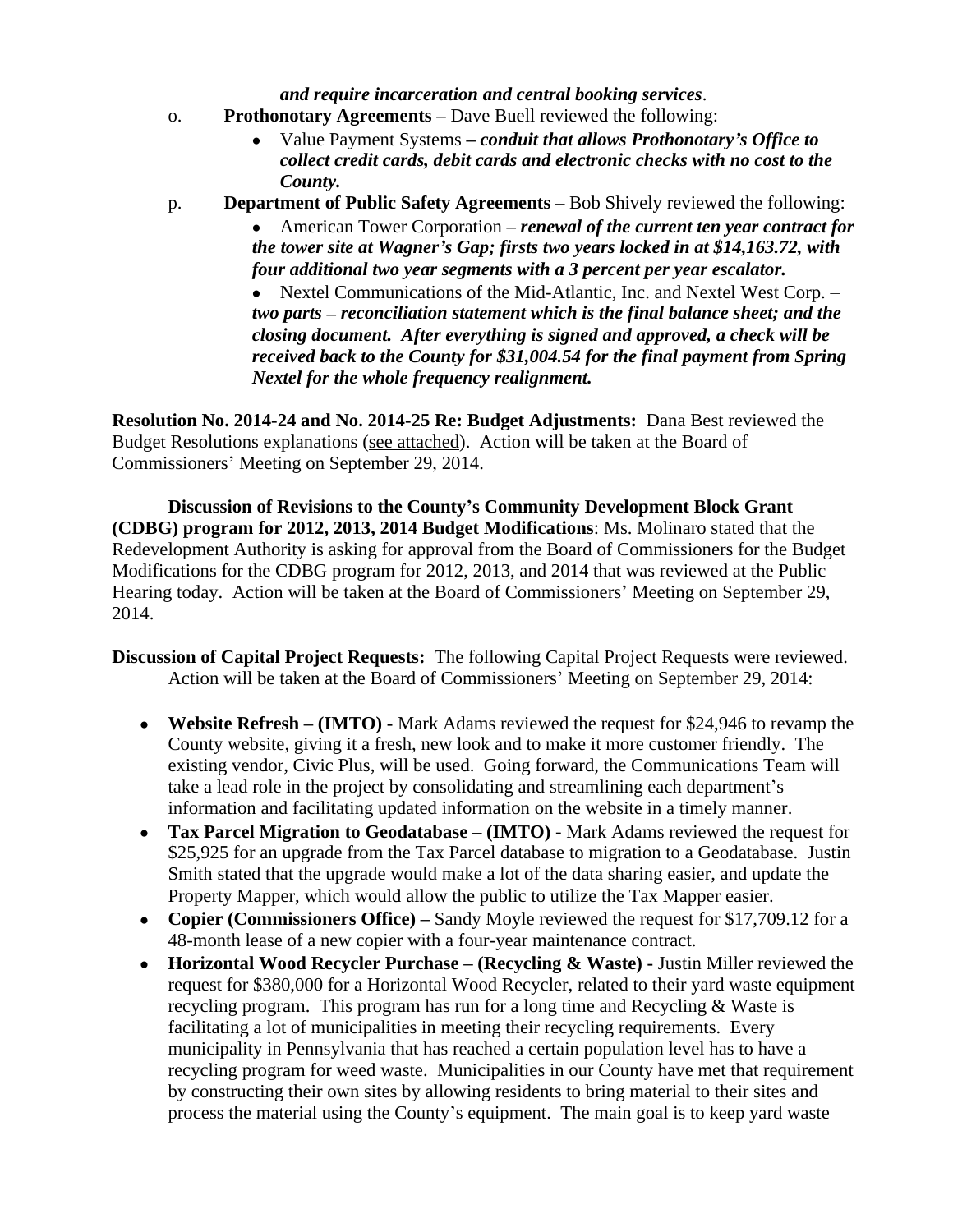material out of landfills. The 2002 grinder that is currently being used is at the end of its life and does not work efficiently. Grant money was awarded from the State for \$250,000 to buy a new machine and one vendor has offered \$40,000 on a trade-in for the grinder. Also over the last two years, municipalities have been paying money into a Capital Replacement Fund which has \$106,000 in revenue, so those three sources would cover the entire cost of a new machine. Mr. Miller invited two township supervisors to comment on the program. Neale Magill, Silver Spring Township, stated that it is a very important program in Silver Spring Township and appreciate the use of the grinder. Russel Yinger, South Middleton Township stated that he also appreciates the program and it affords them a nice piece of equipment that they couldn't afford to buy on their own.

**Discussion of Capital Area Transit Local Funding Agreement –** Chief Clerk Thomas called on Mr. Stoner to discuss the proposed Capital Area Transit (CAT) Local Funding Agreement. Mr. Stoner discussed the five-year funding agreement between CAT, Cumberland and Dauphin Counties, and the City of Harrisburg. The new agreement includes many of the cost-savings and transparency provisions with some new language that the Commissioners requested in order to provide our local share to support CAT (see attached). Mr. Stoner stated that a financial analysis, completed by Deputy Controller Mike Clapsadl, compared CAT with nearby transit organizations Red Rose Transit, Rabbit Transit and Lebanon Transit. Mr. Clapsadl stated that CAT receives 7 percent of its funding from local government subsidies, while the other transits only receive about 2 percent. Essentially that is about 1 million dollars in real estate taxes, a burden on Cumberland County's residents. Mr. Stoner suggested that to look at true cost savings to sustain over the long term, the focus needs to be on regionalization. It was discussed that CAT officials attend the next Commissioners Workshop Meeting on October  $9<sup>th</sup>$  to present the 2014/15 CAT Budget to the Board of Commissioners.

**Request to Authorize Advertising for Recycling and Waste:** Justin Miller reviewed the following requests to advertise bids relating to the Yard Waste Equipment Program (see attached). Action will be taken on the Board of Commissioners' Meeting on September 29, 2014.

- Towing and Light Maintenance and Repair Services for Heavy Duty Recycling Equipment and Vehicles
- Heavy Maintenance and Repair for Industrial Composting Equipment

**Notice of Termination with Carrier Service Agreement with Cumberland County Prison:** John Lopp discussed the request for authorization to terminate a service agreement with Carrier for two chillers at the Prison that are no longer there. Action will be taken at the Board of Commissioners Meeting on September 29, 2014.

**Discussion on Proposed Ordinance Providing for Salary Adjustments for County Officers:** 

Solicitor Brenneman stated that the Board has until the end of the year to adopt an ordinance to provide salary adjustments for the elected County officials which would include the office of Commissioners. It has been done on a four-year cycle and must be done this year to cover the period beginning the first Monday in January, 2018 for the next four years. There is a 10 day period by which notice must be given of a special meeting to be held between 6:00 pm and 9:00 pm, located at a central location in the County. Solicitor Brenneman stated that he will need direction to advertise the special meeting and the ordinance to establish the conversation. After further discussion, it was decided that Solicitor Brenneman will gather information per the Commissioners' requests, the Commissioners will talk to the Chief Clerk individually and then bring all the ideas together for discussion.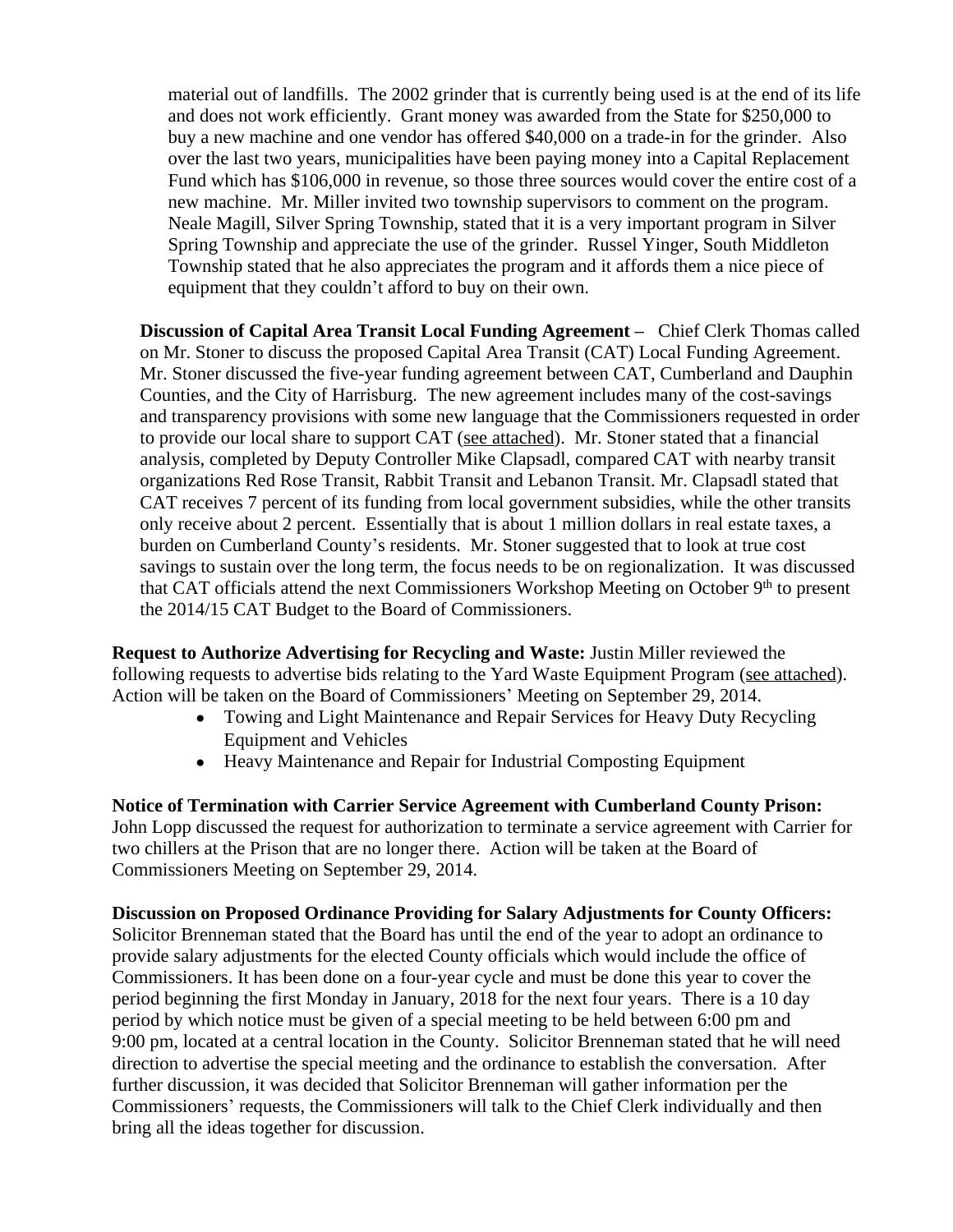# **Commissioners' Liaison Reports:**

### **Commissioner Cross**

- **Children & Youth Advisory Board** met on September 24<sup>th</sup> and copies of the Budget Indicators are available for viewing. She reported that there may be some costs on the training for staff on the new reporting laws coming up. On September  $19<sup>th</sup>$ , two Intake Supervisors, Audra Hennessey and Chris Roland, were recognized at an event by PinnacleHealth's Children's Research Center. Later today she will attend the 26th Annual School Meeting to be held at Central Penn Business Center.
- **Conservation District:** USDA gave a presentation on no-till vs. plowing and the importance of cover crops.
- LEPC: She attended for Commissioner Hertzler on September 18<sup>th</sup>. The October Meeting is going to be their reorganization meeting.
- **CCAP**'s Veteran's Meeting, which is statewide, was held on September 19th in Cumberland County in conjunction with the statewide recertification of every county director. Both Neal Delisanti and Sharon McLaughlin of Veteran's Affairs received their recertification. The VA is going paperless and are looking to have those changes by the end of this year. There may be some costs for the software, but it will eliminate the backlog of claims.
- **Human Services:** The Housing and Homeless Seminar was held on September 23<sup>rd</sup> with 25 agencies attending. The name for DPW has been changed to the Department of Human Services (DHS).

# **Commissioner Hertzler**

- **Tri-County Regional Planning Commission (TCRPC) Meeting, Executive Committee** will be held this afternoon. Chris Knarr, the Chairman of the Commission has stepped aside and they are currently in the cycle where the chairman of Cumberland County has the chairmanship. He made a recommendation for Scott Wyland, who is a member of the Commission and former member of our County Planning Commission, to be considered for the position. TCRPC will have a discussion on a prosed budget at the meeting today.
- **HATS** will meet September 26<sup>th</sup> to discuss transportation projects in the region.

# **Commissioner Eichelberger**

- **Planning Commission:** has updated their work plan, issues discussed were centered around TCRPC vacancies to be filled.
- **Housing & Redevelopment Authority:** Attended Meeting as a fill-in. Most of the discussion centered around the CDBG and HOME funds alterations. Received a report on the Downtown Program Services Manager. The program may possibly be relocating in the Borough Basement along with the Carlisle Downtown Association.
- Library System Board: was held on September 15, they implemented a number of policy changes relating to customer behavior and records retention. Also offered a letter of support for the Keystone Grant application for Fredricksen Library Expansion for a community library to be located in the East Pennsboro Township building. There was discussion and encouragement for Board members to attend an upcoming program on October 15, 4:30 pm at Fredricksen Library for a presentation on *Funding and Future of Libraries* by the